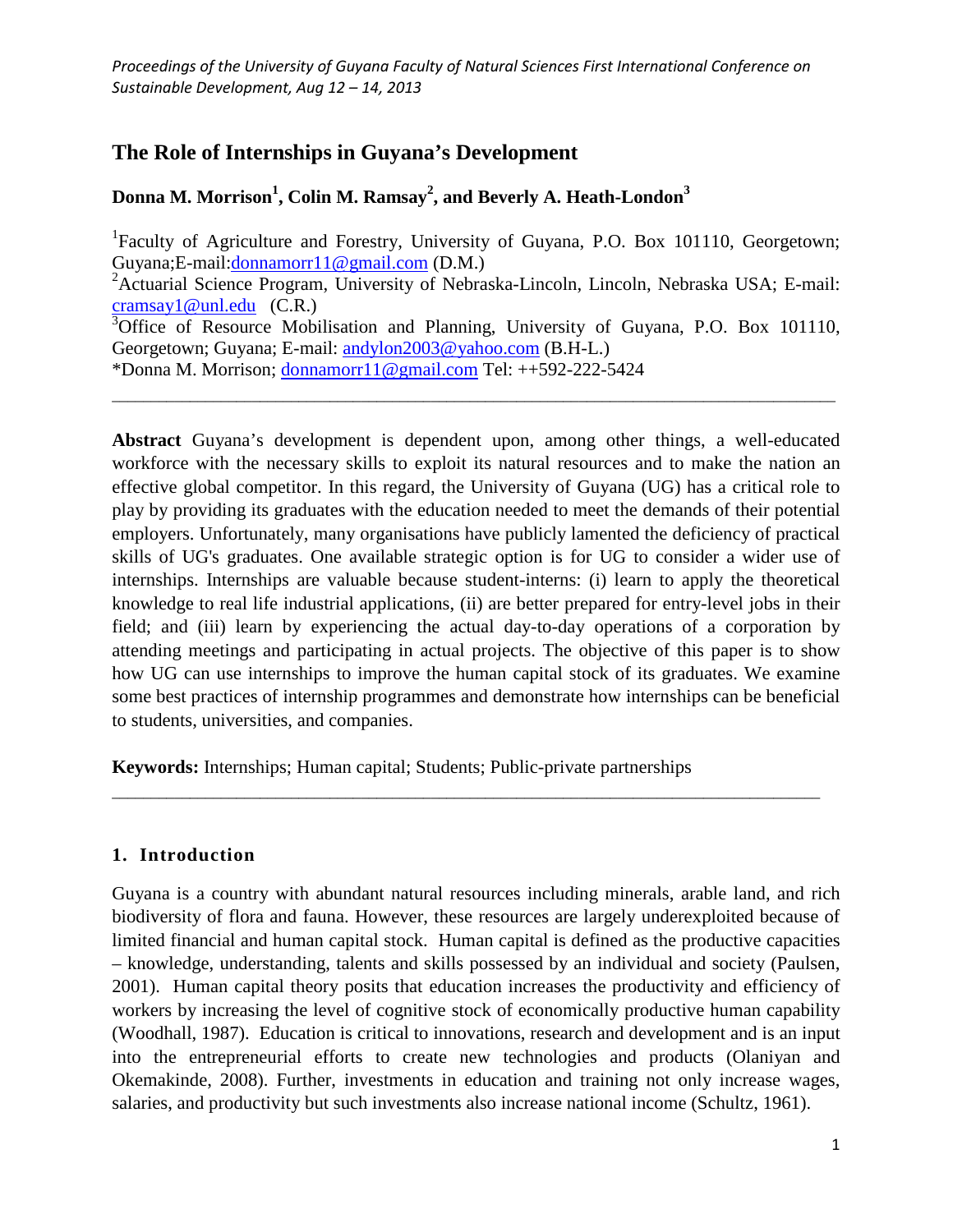It is well known that the decision by leaders of the newly industrializing economies of East Asia (such as Singapore, South Korea, Taiwan, and Hong Kong) to focus on technological development has been largely responsible for their rapid industrial success (Wignaraja**,** 2005). For example, South Korea's development was as a result of investment in a first rate higher education system and high educational attainment (Metcalfe, 2005). Generally, education in these East Asian countries was focused on technical fields and industrial training, encouraged by subsidies to and levies on firms. Training was focused on emerging technological needs by getting industry involved in the management of training and educational institutions (Lall, 2000). Education and information overcame the uncertainty and costs associated with adopting new technology (Wozniak, 1987). In contrast, countries in the Caribbean have been slow to adopt technologies and therefore were slow to benefit from globalization (Wignaraja**,** 2005).

Partnerships between universities and industries are important in creating a trained workforce. Developed countries such as Austria, Germany, Luxembourg, and Switzerland have developed private-public partnerships for vocational educational training that prepare students for the labour market. Such training is provided mainly to upper and post-secondary school students and to a lesser extent tertiary level (OECD, 2013). In Finland, in anticipation of the increasing need for skills in information technology, the Finnish government financed projects in electronics, electrical, and new media industries. Finnish universities and polytechnics offered more technology programmes and increased opportunities for vocational training. The industries provided internships and encouraged their experts to participate in training at universities and polytechnics (Jonkinen, nd). In the USA, an internship is an important component of undergraduate and graduate training in many fields. Experiential learning in US colleges and universities is needed to create an educated workforce to meet the challenges of a new world economy and to function in a changing American workplace that requires people to work effectively with each other and in teams (Cantor, 1995). Internships are usually conducted during the traditional 3-month vacation/summer period or year-long. US businesses also recognize the importance of forming partnerships with colleges and universities to aid student and faculty research, product development, and internships. Apart from enhancing practical skills and providing work experience, internships can be used to encourage more participation in science and technology. For example, the Building Engineering and Science Talent (BEST) Program is aimed at diversifying America's workforce. To this end companies such as Microsoft, IBM, HP, Lockheed Martin and government agencies such as NASA provide internships to women and under-represented ethnic minority groups (BEST, 2004).

#### **2. Internships as a Public-Private Partnership**

Internships give students the opportunity to apply knowledge and skills gained through academic coursework to a professional setting as experiential learning in the field, office, factory, or laboratory. Internships prepare students for the workforce. On a broader level, extensive internship programs can help in developing a country's human capital by catering to the needs of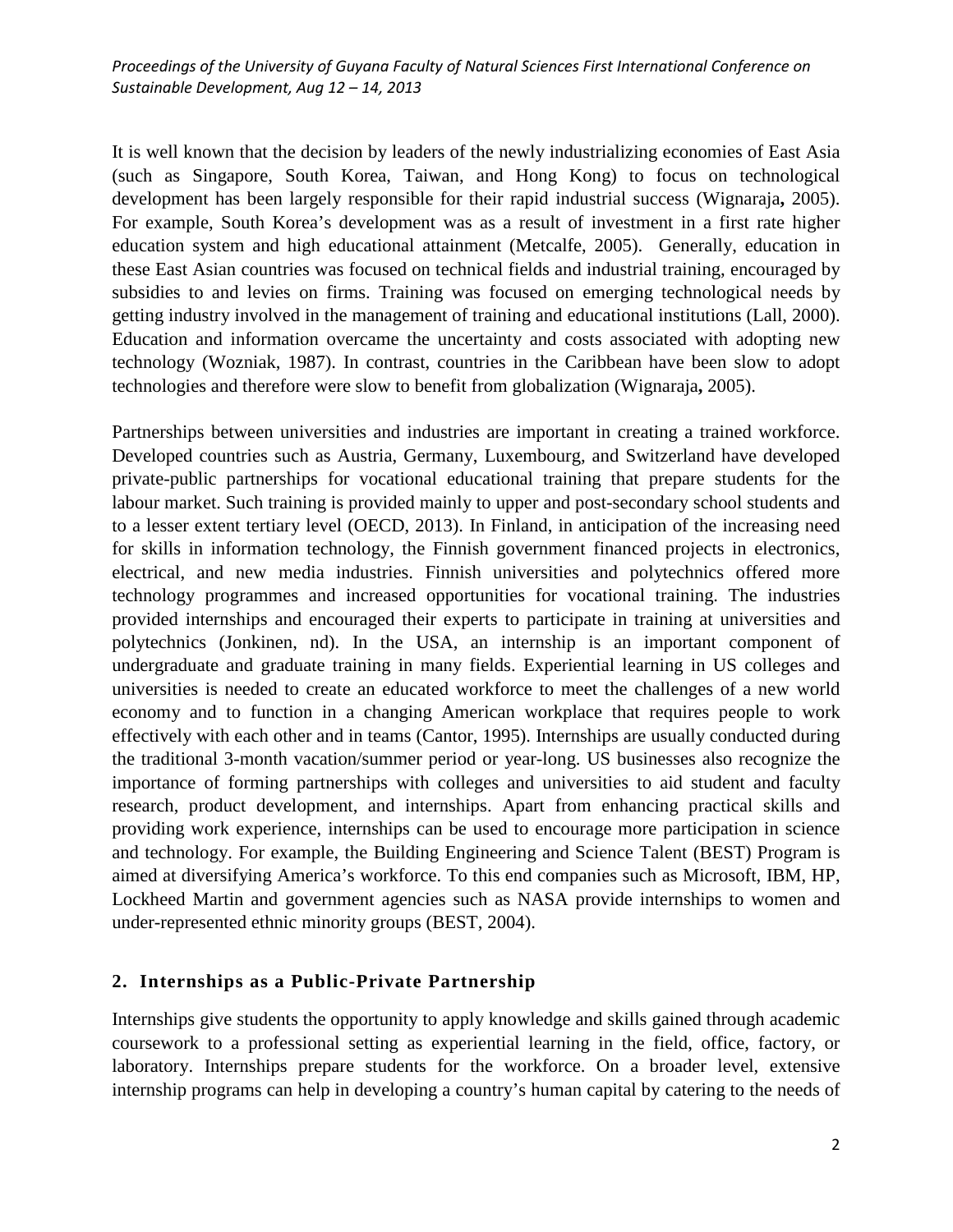its businesses thus promoting sustainable economic development. Successful internship programs are beneficial to students, colleges and universities, and businesses.

**Benefits to Students:** When internships are well constructed, the exposure can be of considerable benefit to students. Their technical competencies are reinforced, analytical skills improved, and they experience firsthand the need for adaptability and creativity required in the "real world" (Radigan, 2009). Among the other benefits are better time management, higher levels of self-discipline, increased initiative, and improved self-image. Students also have opportunities for growth through shadowing mentors and attending meetings. Such were the observations in the study of undergraduates in science, technology, engineering, and mathematics (STEM) disciplines engaged in experiential education (Thiry, Laursen, and Hunter, 2011). In this study, it was observed that students also began to adopt behaviours and attitudes necessary to become professionals. They developed an understanding of professional practice by working independently and taking ownership of projects. Overall, students with internships often have the necessary skills to perform at entry level positions and feel better prepared for their future careers. In today's job market, employers are looking for internship and other relevant job experience when hiring candidates so students with internships have an edge on the competition for initial employment (Cantor, 1995).

**Benefits to Colleges and Universities:** A vibrant internship program can be beneficial to colleges and universities in three ways: (i) they can receive important feedback from the host employer on the students' performance; (ii) they can get feedback on their curriculum, which can be validatory or critical, with suggestions for modifications to meet the demands of industry; and (iii) internships tend to foster better relationships between the academic institution and industry. For example, in response to stakeholders' criticisms about the mismatch between industry needs and the skill sets of US engineering undergraduates, the Accreditation Board for Engineering and Technology (ABET) changed the criteria for curricula formulations from specifications to learning outcomes and accountability. A significant component included is out-of-class experiences (including internships) and the importance of the feedback from these experiences as part of the continuous system of improving the curricula (Volkwein et al., 2007). Internships strengthen the relationship between the college/university, the organisations providing internships, and the community served by the university. Personal contacts within corporations can be potential sources of goodwill enabling the university to receive support (financial or otherwise) for its programmes and activities. For example, industry leaders can be invited as guest lecturers so that they can bring their real world experience to the classroom. In addition, many organisations may have more advanced technology than universities so personal contacts may be the vehicle of choice to get students access to such technology for hands-on application of concepts or for field trips.

**Benefits to Industry Partners:** Internships may be viewed by employers as a mechanism for recruiting new employees and as a means of providing these prospective employees with some of the skills needed before their official professional experience starts. Internships also help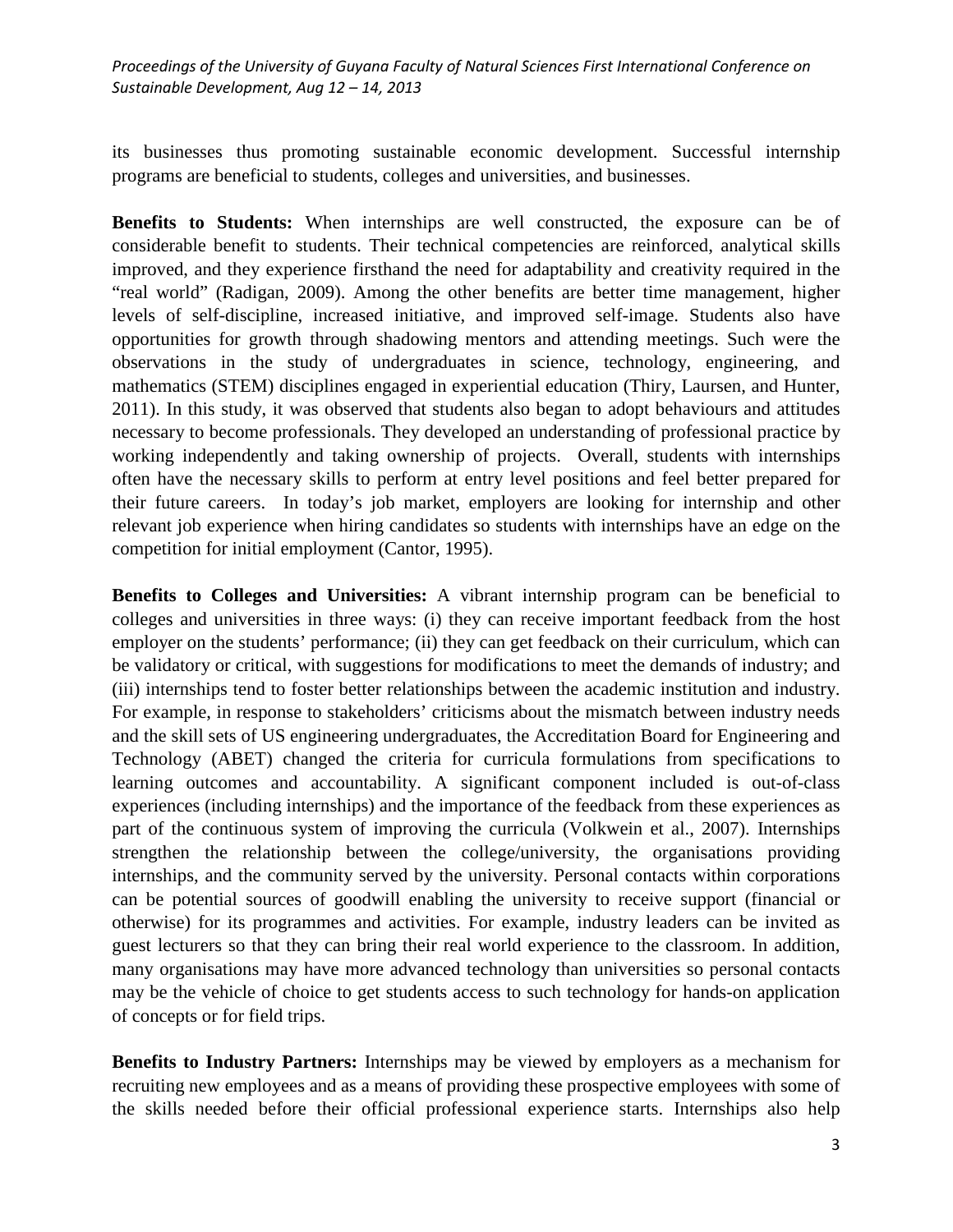businesses stay connected with their community. Student interns bring new perspectives that can be channeled to enhance existing projects or create new projects. In most cases, internships are conducted in the junior and senior college years, when students begin to be more serious about their careers and therefore the students' performance can be evaluated for potential employment. If interns are later employed, less time and resources will initially be needed for training them. Employers have also reported increased retention among interns who become fulltime employees. Interns are not usually paid as regular employees and therefore could provide the organisations with inexpensive but competent assistance. They may temporarily relieve employees from their positions thus allowing them to pursue more advanced assignments in the organisation (Radigan, 2009). In the USA, internships are an important component of undergraduate and graduate training in many fields. Experiential learning is needed for producing an educated workforce and citizens who can meet the challenges of a global economy and a changing American workplace that requires effective communication skills and team work (Cantor, 1995).

#### **3. Design and Implementation of Effective Internship Programmes**

In order to create effective internship programmes, colleges and universities and host organisations must have the appropriate systems in place and a sense of partnership so that the interns can have an enriching experience. A study of 15 American research institutions showed each had a central corporate relations unit responsible for establishing and maintaining relationships with industry (Prigge and Torraco, 2006). This unit is usually small in size with full-time employees. It is managed by a director or senior director operating at the same level of school deans or institution vice president. The primary goal of these units is to enhance their institution's overall resources by establishing mutually beneficial partnerships. In addition, the major academic colleges have faculty members liaising with industry, although there were not organisationally linked to the central unit, they communicate between them so that the institution can be "speaking in one voice" when dealing with industry (Prigge and Torraco, 2006).

A project conducted at the Texas A & M University in 2012 resulted in the preparation of a document titled *Increasing the Intentionality of Internships: Resource Guide*. Among the suggestions were: (1) refining hallmark characteristics and learning outcomes for the university's undergraduates, specific to internship experience; (2) create and refine assessment material and other instruments for the campus community; and (3) develop sample assignments for faculty. The guide has a recommended method for assessing internships that can be used by faculty and employers and also assist students in understanding what is expected of them from the internships. The assessment employs a 4-point scale and examines areas such as critical thinking, oral communication, written communication, personal and social responsibility, teamwork, intercultural knowledge and competence, and lifelong learning (TAMU, 2013). This assessment validates the importance of all-round experiences expected from internships.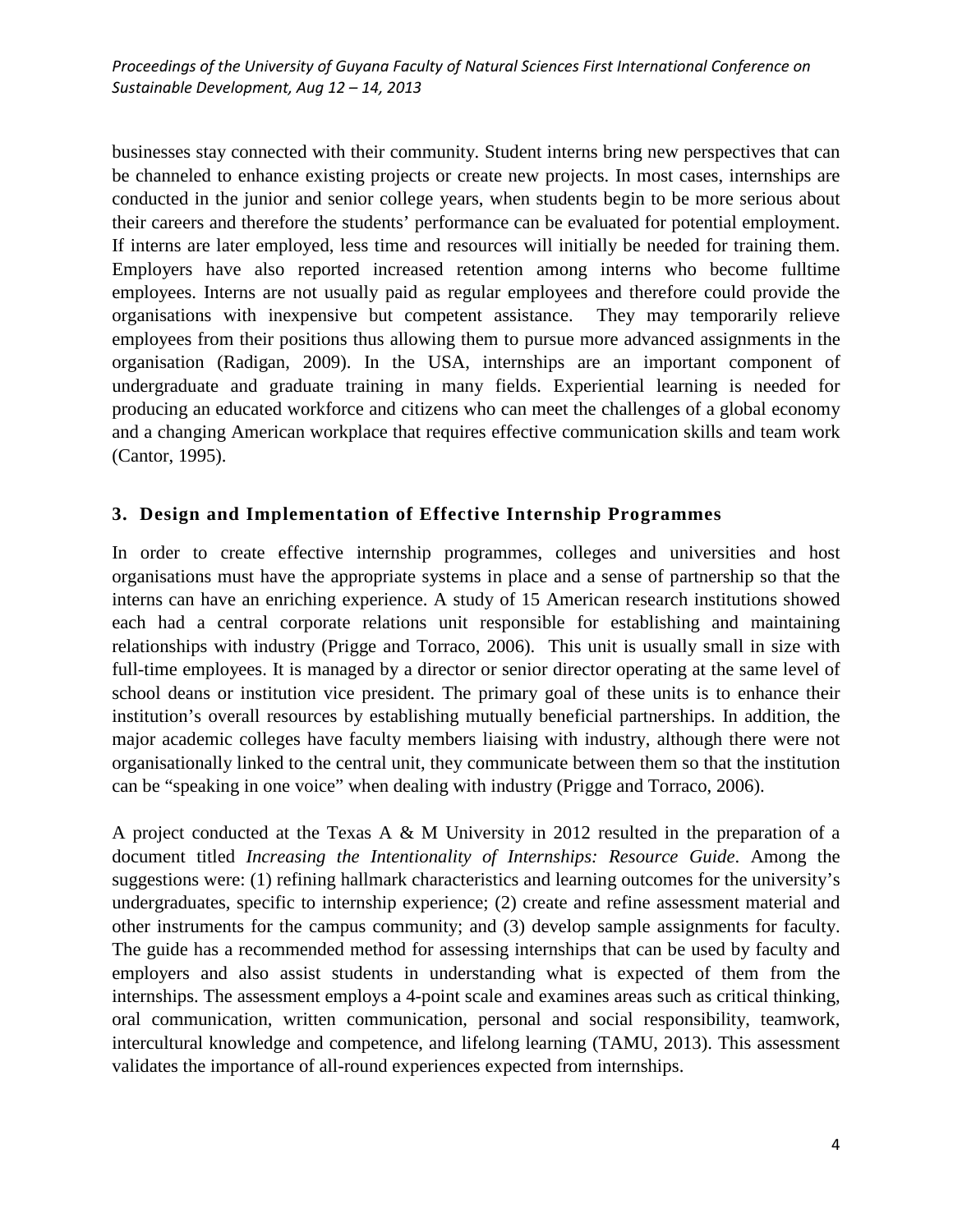Hiring an intern is an important decision for companies. Some companies may recognize the importance of hiring interns as a long-term strategy for having a pool of skilled individuals. However, it is often up to the university to make the initial approach and outline the benefits of hiring their students as interns. Prior to hiring an intern, companies must understand how interns fit within their goals and culture. They should have clear objectives about what the organisation hopes to achieve from the internship. Financial and other resources must be allocated. After hiring the intern, a mentor should be assigned and a meeting arranged as early as possible so that there can be agreement on objectives, procedures for achieving them, and how the deliverables will be measured. Specific projects or assignments should match the student's competencies and provide focus. The responsibilities should have structure and be meaningful and facilitate an allround growth experience. The mentor and intern should also agree on how often they will meet. It is recommended to have an orientation meeting to develop a sense of camaraderie among interns and to make them familiar with the organisation's staff. Organisations should consider having a confidentiality agreement so that their protocols are not divulged.

The classic example of a successful US internship program is that developed by MITRE Corporation. MITRE responded proactively to the drop in enrollment in US engineering programs and the incongruity between academic experience and skills required in the workplace. MITRE established a model internship programme to correct the situation. The programme utilized a team approach consisting of seven members: (i) Resource Manager: Provides funding source and a short, specific work plan to be impacted by the intern's work; (ii) Task Leader: Assigns and oversees successful completion of tasks. Identifies additional resources needed and ensures these needs are met; (iii) Engineer Advisor (Mentor): Ensures intern's work experience is exposing him/her to the breadth of engineering activities the company supports; (iv) Faculty Advisor: Ensures balance is maintained between the intern's academic obligations and workplace responsibilities, with each reinforcing rather than negatively impacting each other; (v) Business Specialist: Facilitates hiring process. Provides financial and resource guidance to the team; (vi) Outreach Specialist: Engages the entire team to ensure the internship mutually benefits the company and the intern; and (vii) The intern who communicates his/her expectation for the internship programme and engages in the assigned responsibilities. All members of the team are given a copy of the internship package so that there is common understanding of the expectations of the internship. The student is exposed to every aspect of the engineering duties and, as much as is practicable, the duties are aligned with the student's classroom activities (Malloy, 2007).

# **4. Internships at UG**

The University of Guyana has a small internship program that is run through the Office of Resource Mobilisation and Planning (ORMP). Each year public and private organisations are approached to determine their willingness to provide internships for students. Over the last five years, 37 organisations have responded to UG's request for interns; most of the positions were for students from the Faculties of Health Sciences, Natural Sciences, and Technology (ORMP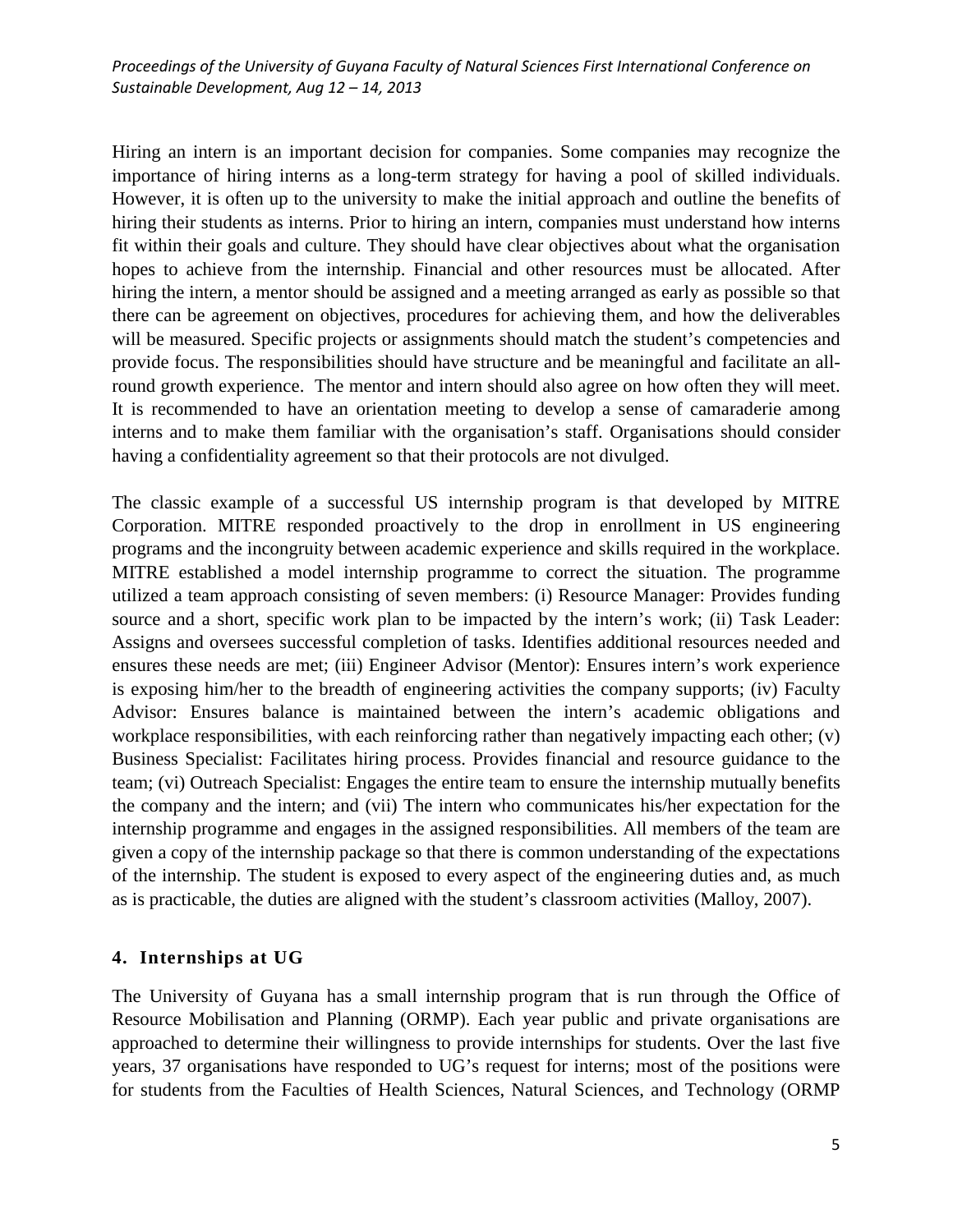records). Although 160 students have benefited from internship during the last five years, this represented only about 46% of the positions available. Anecdotal evidence indicates that among the reasons for this is the extension of some courses into the traditional 3-month vacation/summer period. We found that in the 2008/2009 academic year 27 organisations hosted interns; however this figure declined to 12 in the 2012/2013 academic year. This indicates there is still some interest in participating in the internship programme. In fact some companies have taken the initiative in approaching the university with a request for interns. Given that UG's internship programme is still in a fledgling state, however, UG needs to aggressively publicize the existence and benefits of its internship programme to students and potential host organisations.

# **5. Conclusion**

There are some challenges to having internship programmes at UG. These include not having specific structures in place to facilitate students' experience; and not having support from the university while on internships. We believe the Government of Guyana should get more involved by considering subsidies, tax breaks, or other favourable considerations to those organisations that provide internships. Policy makers should be aware of developments in science and technology that can affect Guyana's competitiveness and be prepared to make changes required to improve the Guyanese economy. Preferential market status that Guyana once enjoyed for some of its agricultural products is diminishing and business in now conducted in a globally competitive environment. As the Caribbean countries lack the capital needed to keep up with technological changes, the regional focus should be on building human capital through education and on-the-job training to improve labour productivity and to promote technological innovation and adaptation (Almendarez, 2011). This is especially true for Guyana despite its abundance of natural resources. The Government of Guyana should create a niche for certain goods and services and use its educational resources to develop a competitive advantage. Such a strategy can have a positive impact on other sectors of the Guyanese economy. We believe internships can be of great value in this endeavour.

# **Conflicts of Interest**

The author declares no conflict of interest.

# **References**

- 1. Almendarez, L. Human Capital Theory: Implications for Educational Development [Online] 2011*.*
	- http://www.cavehill.uwi.edu/BNCCde/belize/conference/papers2010/almendarez.html.
- 2. Building Engineering and Science Talent (BEST)**.** The Talent Imperative: Diversifying America's Science and Engineering Workforce. [Online] 2004. [Cited: May 12, 2013.] http://www.bestworkforce.org/PDFdocs/BESTTalentImperativeFINAL.pd.
- 3. Cantor, J**.** Experiential Learning in Higher Education: Linking Classroom and Community. [Online] [Cited: July 12, 2013.]